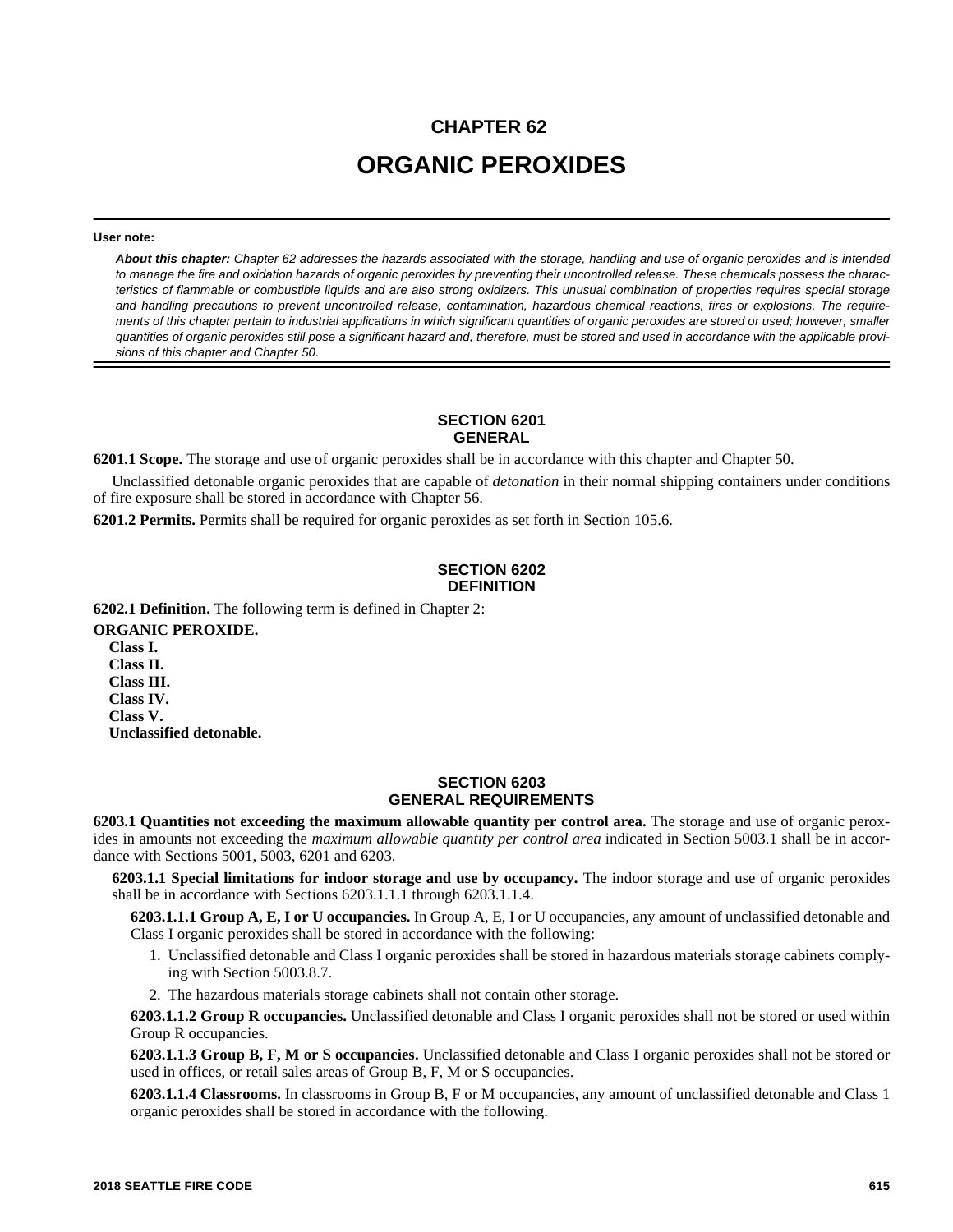- 1. Unclassified detonable and Class 1 organic peroxides shall be stored in hazardous materials storage cabinets complying with Section 5003.8.7.
- 2. The hazardous materials storage cabinets shall not contain other storage.

**6203.2 Quantities exceeding the maximum allowable quantity per control area.** The storage and use of organic peroxides in amounts exceeding the *maximum allowable quantity per control area* indicated in Section 5003.1 shall be in accordance with Chapter 50 and this chapter.

## **SECTION 6204 STORAGE**

**6204.1 Indoor storage.** Indoor storage of organic peroxides in amounts exceeding the *maximum allowable quantity per control area* indicated in Table 5003.1.1(1) shall be in accordance with Sections 5001, 5003, 5004 and this chapter.

Indoor storage of unclassified detonable organic peroxides that are capable of *detonation* in their normal shipping containers under conditions of fire exposure shall be stored in accordance with Chapter 56.

**6204.1.1 Detached storage.** Storage of organic peroxides shall be in detached buildings where required by Section 5003.8.2.

**6204.1.2 Distance from detached buildings to exposures.** In addition to the requirements of the *International Building Code*, detached storage buildings for Class I, II, III, IV and V organic peroxides shall be located in accordance with Table 6204.1.2. Detached buildings containing quantities of unclassified detonable organic peroxides in excess of those set forth in Table 5003.8.2 shall be located in accordance with Table 5604.5.2(1).

### **TABLE 6204.1.2 ORGANIC PEROXIDES—DISTANCE TO EXPOSURES FROM DETACHED STORAGE BUILDINGS OR OUTDOOR STORAGE AREAS MAXIMUM STORAGE QUANTITY (POUNDS) AT MINIMUM SEPARATION DISTANCE**

|                                         | <b>MAAMOM OTORAGE WOARTH ITT OUNDOTAT MINIMUM OLI ARATION DIOTARGE</b>                             |          |                 |                                                                                               |          |          |  |  |
|-----------------------------------------|----------------------------------------------------------------------------------------------------|----------|-----------------|-----------------------------------------------------------------------------------------------|----------|----------|--|--|
| <b>ORGANIC</b><br><b>PEROXIDE CLASS</b> | Distance to buildings, lot lines, public streets,<br>public alleys, public ways or means of egress |          |                 | Distance between individual detached storage<br>buildings or individual outdoor storage areas |          |          |  |  |
|                                         | 50 feet                                                                                            | 100 feet | <b>150 feet</b> | 20 feet                                                                                       | 75 feet  | 100 feet |  |  |
|                                         | 2.000                                                                                              | 20,000   | 175,000         | 2.000                                                                                         | 20,000   | 175,000  |  |  |
| IІ                                      | 100,000                                                                                            | 200,000  | No Limit        | $100.000^a$                                                                                   | No Limit | No Limit |  |  |
| III                                     | 200,000                                                                                            | No Limit | No Limit        | $200.000$ <sup>a</sup>                                                                        | No Limit | No Limit |  |  |
| <b>IV</b>                               | No Limit                                                                                           | No Limit | No Limit        | No Limit                                                                                      | No Limit | No Limit |  |  |
| l V                                     | No Limit                                                                                           | No Limit | No Limit        | No Limit                                                                                      | No Limit | No Limit |  |  |

For SI: 1 foot = 304.8 mm, 1 pound = 0.454 kg.

a. Where the amount of organic peroxide stored exceeds this amount, the minimum separation shall be 50 feet.

**6204.1.3 Liquid-tight floor.** In addition to the requirements of Section 5004.12, floors of storage areas shall be of liquid-tight construction.

**6204.1.4 Electrical wiring and equipment.** In addition to the requirements of Section 5003.9.4, electrical wiring and equipment in storage areas for Class I or II organic peroxides shall comply with the requirements for electrical Class I, Division 2 locations.

**6204.1.5 Smoke detection.** An *approved* supervised smoke detection system in accordance with Section 907 shall be provided in rooms or areas where Class I, II or III organic peroxides are stored. Activation of the smoke detection system shall sound a local alarm.

**Exception:** A smoke detection system shall not be required in detached storage buildings equipped throughout with an *approved* automatic fire-extinguishing system complying with Chapter 9.

**6204.1.6 Maximum quantities.** Maximum allowable quantities per building in a mixed occupancy building shall not exceed the amounts set forth in Table 5003.8.2. Maximum allowable quantities per building in a detached storage building shall not exceed the amounts specified in Table 6204.1.2.

**6204.1.7 Storage arrangement.** Storage arrangements for organic peroxides shall be in accordance with Table 6204.1.7 and shall comply with all of the following:

- 1. Containers and packages in storage areas shall be closed.
- 2. Bulk storage shall not be in piles or bins.
- 3. A minimum 2-foot (610 mm) clear space shall be maintained between storage and uninsulated metal walls.
- 4. Fifty-five-gallon (208 L) drums shall not be stored more than one drum high.